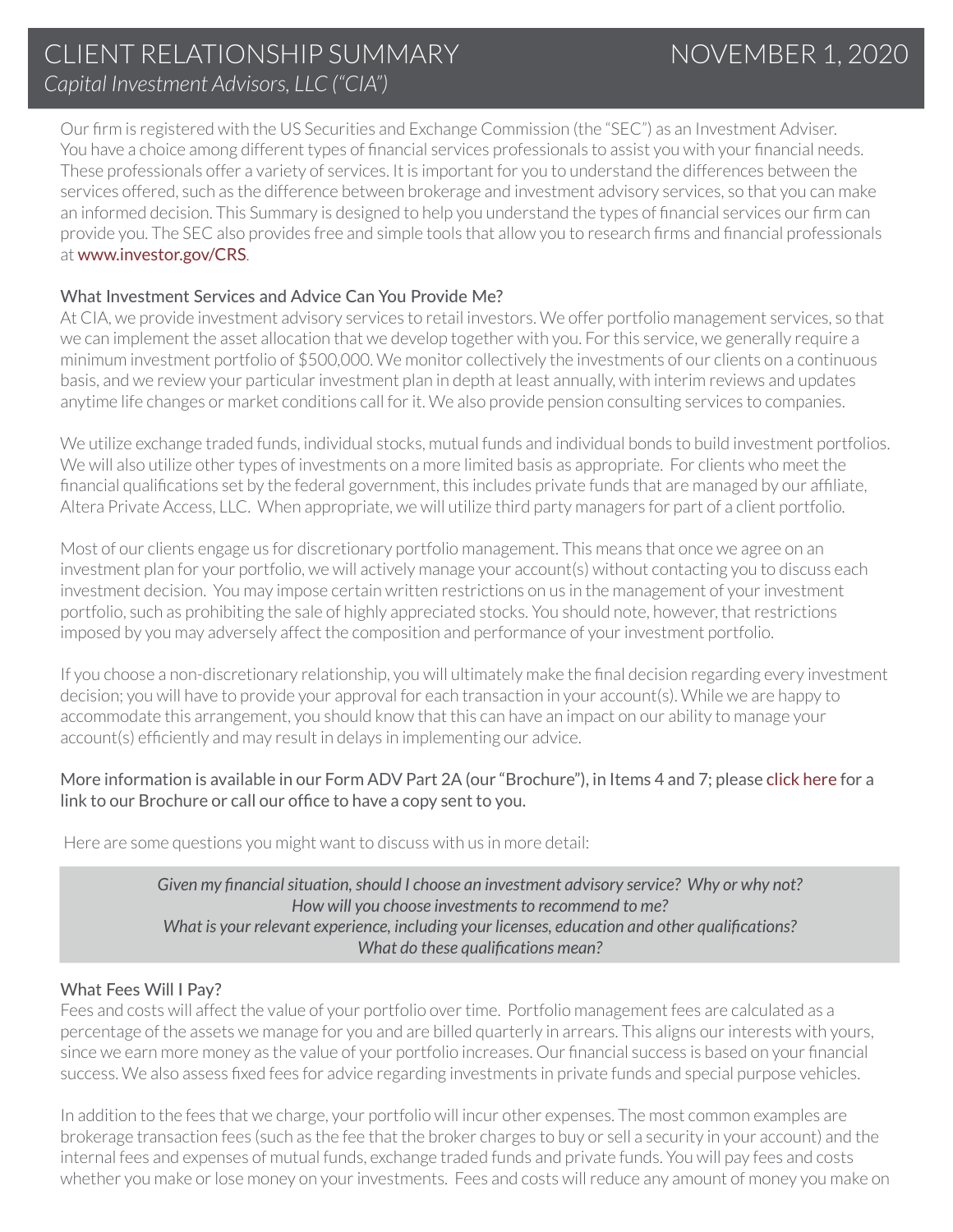your investments over time. Please make sure you understand what fees and costs you are paying. More information is available in our Form ADV Part 2A (our "Brochure"), in Item 5, and we are happy to discuss fee arrangements in more detail with you. For example, you might want to ask:

#### *Help me understand how these fees and costs might affect my investments. If I give you \$10,000 to invest, how much will go to fees and costs, and how much will be invested for me?*

### What are your legal obligations to me when acting as my investment adviser? How else does your firm make money, and what conflicts of interest do you have?

*When we act as your investment adviser*, we have to act in your best interests and not put our interests ahead of yours. At the same time, the way we make money creates some conflicts with your interests. You should understand and ask us about these conflicts because they can affect the investment advice we provide to you. Here are some examples to help you understand what this means.

The concept of conflicts of interest sounds complicated, but we don't think it is. A conflict exists whenever one party can potentially benefit at the expense of another party. For example, we have several affiliated firms (described in Item 10 of our Form ADV Part 2A) to which we may refer clients and may then receive direct or indirect compensation. To illustrate, the owners of CIA have a financial interest in Altera Private Access, LLC, which manages a number of special purpose vehicles (private funds). If you invest in these funds, the owners of CIA will receive compensation. Similarly, if you utilize our affiliate Capital Accounting & Tax, LLC, a portion of the fees you pay for those services will flow through to the common owners of CIA. As described in detail in Item 12 of our Form ADV Part 2A, we recommend that you hold your account(s) at Charles Schwab & Co., Inc. ("Schwab") or Fidelity Brokerage Services, LLC ("Fidelity"). These firms offer adviser-based programs. We receive benefits from our participation in these programs, which provides an incentive for us to encourage you to keep your account(s) at a particular custodian broker. However, we pass those benefits on to you in the form of enhanced pricing and top tier customer service, to name just two. For decades, registered investment advisers have held to what is known as a fiduciary standard. The standard requires our constant commitment to our duty of loyalty and care to you, our client. While brokers have recently been legally forced to adopt certain tenets of the fiduciary standard, advisers have always held to this higher level of trust and fierce protection of your interests. To continue this conversation, you might want to ask:

## *How might your conflicts of interest affect me, and how will you address them?*

### How do your financial professionals make money?

Our financial professionals are paid either a salary or a percentage of the fees generated from accounts the financial professional services. Financial professionals who are also owners may also receive their share of corporate distributions. Some of our financial professionals have an interest in one or more of our affiliated firms, and therefore have a financial interest in recommending the affiliate to you.

## Do you or your financial professionals have legal or disciplinary history?

Yes. There is a free and simple tool available at [www.Investor.gov/CRS](http://www.investor.gov/CRS), which you can access at any time to read about our firm and any of our financial professionals. You might want to ask:

## *As a financial professional, do you have any disciplinary history? For what type of conduct?*

## Additional Information

Please refer to our Form ADV Brochure, as it contains more details on these and other topics. Please call us at [\(404\) 531-0018](tel:404-531-0018) or email [Holly@YourWealth.com](mailto:Holly@YourWealth.com) to request our latest Brochure and any updated Summary that may be available. You can also visit our website at [www.YourWealth.com](https://www.YourWealth.com) for additional information. Finally, you might want to ask:

*Who is my primary contact person? Is he or she a representative of an investment adviser or a broker dealer? Who can I talk to if I have concerns about how this person is treating me?*